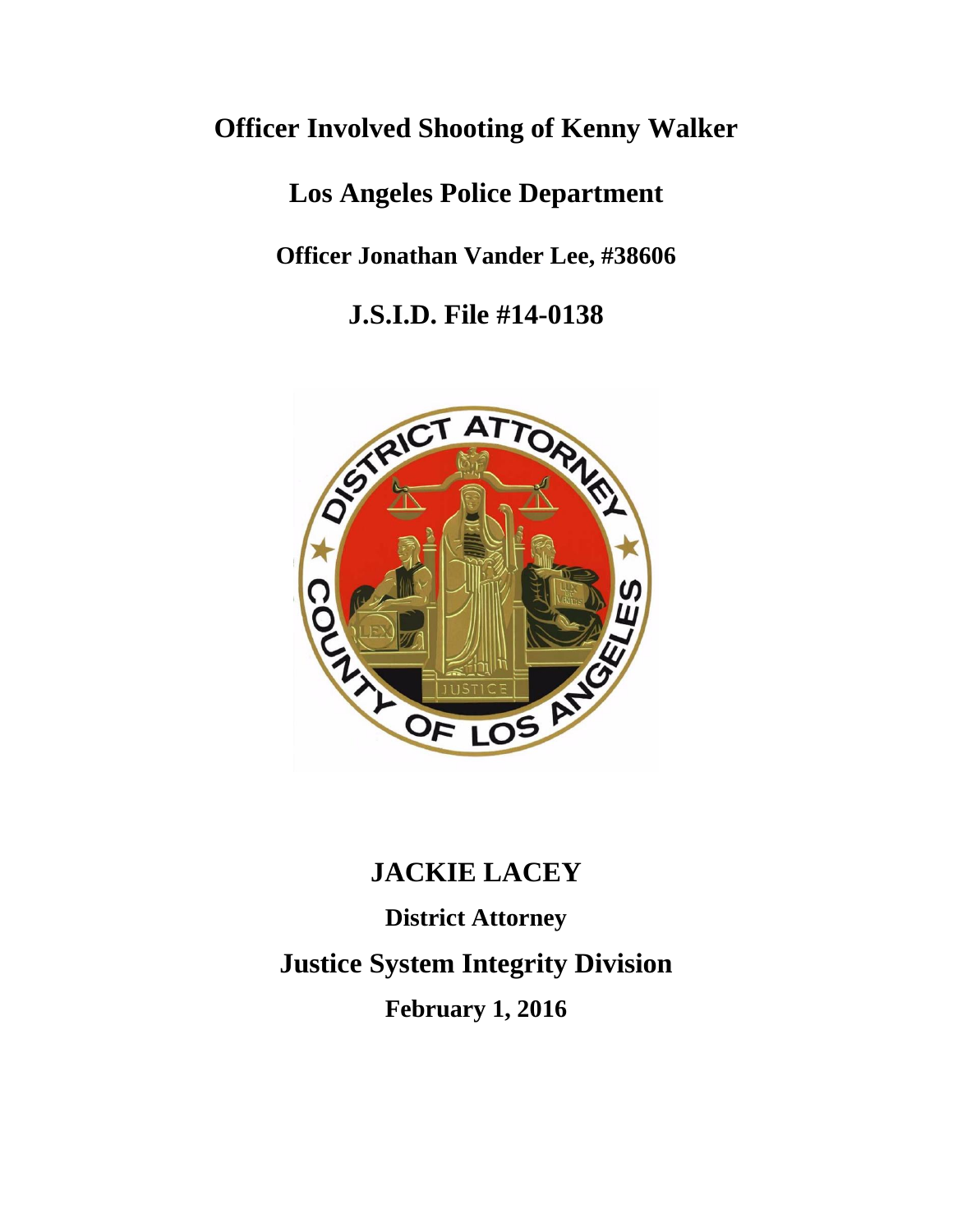#### **MEMORANDUM**

- TO: COMMANDER ROBERT LOPEZ Force Investigation Division Los Angeles Police Department 100 West First Street, Suite 431 Los Angeles, California 90012 FROM: JUSTICE SYSTEM INTEGRITY DIVISION Los Angeles County District Attorney's Office RE: Officer Involved Shooting of Kenny Walker J.S.I.D. File #14-0138 F.I.D. File #F008-14
- DATE: February 1, 2016

The Justice System Integrity Division of the Los Angeles County District Attorney's Office has completed its review of the March 6, 2014, fatal shooting of Kenny Walker by Los Angeles Police Department (LAPD) Officer Jonathan Vander Lee. It is our conclusion that Officer Vander Lee acted in lawful self-defense and defense of others at the time he fired his weapon.

The District Attorney's Command Center was notified of this shooting on March 6, 2014, at 5:15 p.m. The District Attorney Response Team responded and was given a briefing and walkthrough of the scene by LAPD Lieutenant Brian Gilman.

The following analysis is based on reports submitted to our office by the LAPD Force Investigation Division (FID). No compelled statements, if any exist, were considered in this analysis.

## **FACTUAL ANALYSIS**

On March 6, 2014, a series of shootings occurred between two rival gangs, the Hoover Gangster Criminals and the Main Street Crips, in the LAPD Southeast and 77th Street areas. At approximately 10:30 a.m., one of those shootings resulted in a murder. LAPD Officers Jonathon Vander Lee and Freddie Lilomaiava were briefed on this matter and instructed to conduct patrol in these areas to prevent any retaliatory shootings.

#### **Statement of Officer Freddie Lilomaiava**

At approximately 6:45 p.m., Vander Lee and Lilomaiava were patrolling the area of Colden Avenue and Main Street, a location where Main Street Crip gang members are known to congregate. The officers drove past an individual later identified as Kenny Walker. Walker looked towards the police vehicle and immediately turned north, in the direction of an alley. The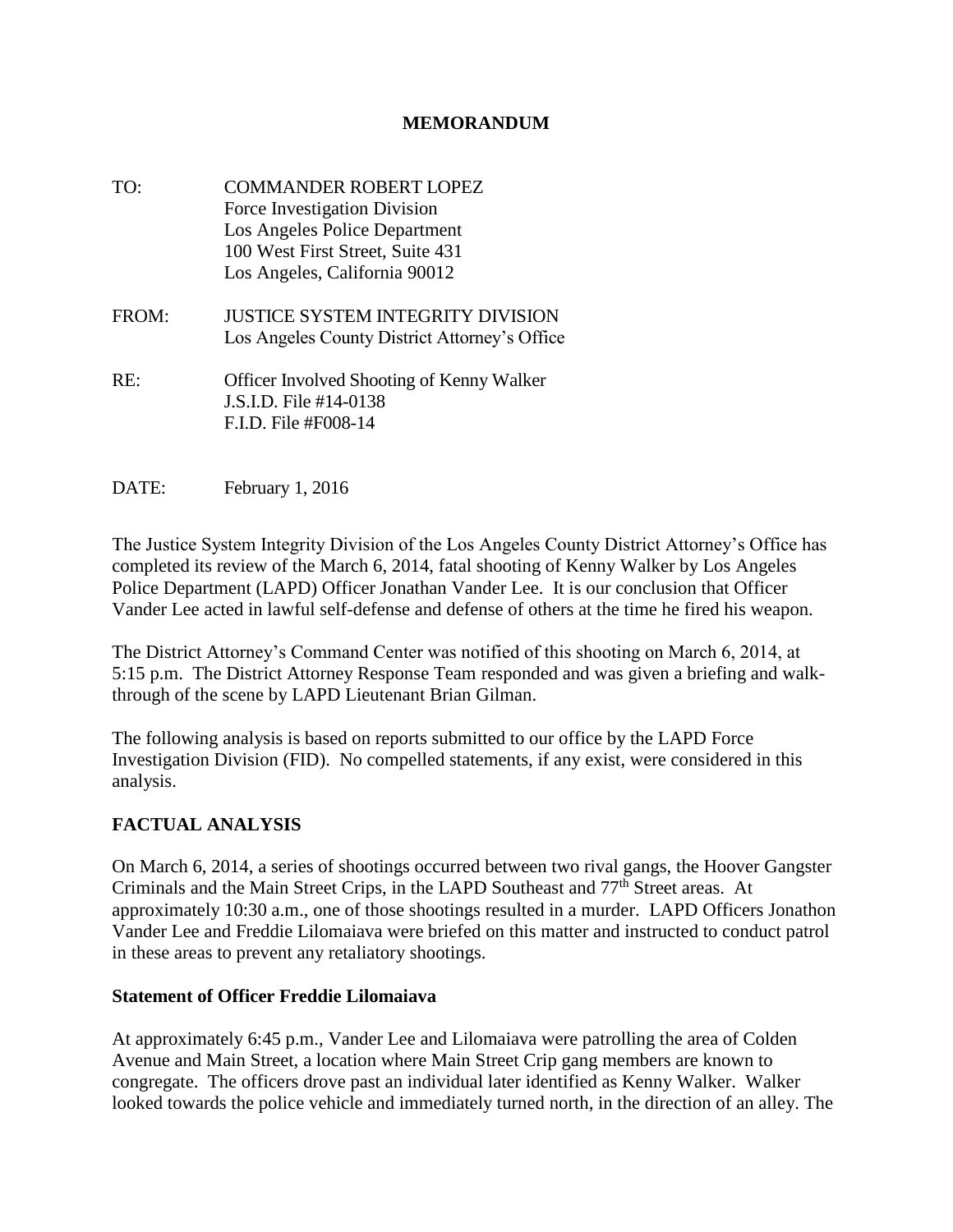officers stopped the vehicle and observed Walker look back at them, which made them suspicious of his actions. They began to follow him.

Although they had no intention of stopping Walker, from inside the patrol car, Lilomaiava asked, "What's up? What's going on? What are you up to today?" Walker turned to face the officers, took two steps towards them, and gestured by raising both his hands to his chest level. Lilomaiava interpreted that this was Walker's way of asking what was happening, so he asked Walker what he was "up to."

Walker lifted his shirt with his left hand and turned clockwise away from the officers. Lilomaiava saw Walker's right hand at his waistband gripping the butt of a gun and alerted Vander Lee that Walker was armed. Vander Lee and Lilomaiava immediately exited the patrol vehicle. While exiting the vehicle, Lilomaiava unholstered his weapon to a two-hand low ready position. Both he and Vander Lee yelled, "Hey, Don't do it! Don't do it!" Lilomaiava sought cover at the southwest corner of an apartment building at 9621 South San Pedro Street, while Vander Lee positioned himself next to an iron fence inside the rear south side of the property.

In spite of the officers' repeated commands, Walker removed a pistol from his right front waistband while turning left in a counterclockwise direction towards them. As the barrel of the gun cleared Walker's waistband, Lilomaiava raised his weapon preparing to shoot. Before he could fire, Vander Lee fired multiple rounds from his duty weapon, striking Walker until he fell to the ground and dropped his weapon.<sup>1</sup> Walker's firearm was found on the pavement near him.<sup>2</sup>

#### **Civilian Witnesses**

Francine Taylor stated that she was braiding the hair of a friend inside the residence of when she heard five to six gunshots. Taylor subsequently ran outside and saw Walker lying face down with a gun in close proximity on the ground. She observed the officers in the alley by their police vehicle.

Laquisha Conner stated that she was in her bedroom at when she when she heard cursing outside her window facing the alley. She observed two officers outside their car pointing their guns in an easterly direction and saw one officer fire at a target, which was out of her view, about two or three times. She then saw a man lying on the ground with a cell phone nearby, but no gun.

Ronisha Armstrong stated that she ran to her kitchen window at when she heard someone scream for help followed by five to six gunshots. She observed a man gasping for air on the ground and two officers with their guns drawn. She observed a cell phone by the man's body and after exiting the residence, saw a handgun near the man approximately one foot away from him.

 $\overline{a}$ <sup>1</sup> Vander Lee was armed with his department-authorized Glock .45 caliber Model 21 semiautomatic pistol. A physical inspection of the pistol and magazines established that he fired six rounds.

<sup>&</sup>lt;sup>2</sup> Walker was armed with a 9mm Hi-Point, Model C9, semiautomatic pistol. Upon inspection, the pistol was found to contain one live round in the chamber and seven additional cartridges in the magazine that was inserted into the weapon. The firearm had been reported stolen from San Bernardino in 2008. DNA samples obtained from the firearm were analyzed and found to be consistent with Walker's DNA profile.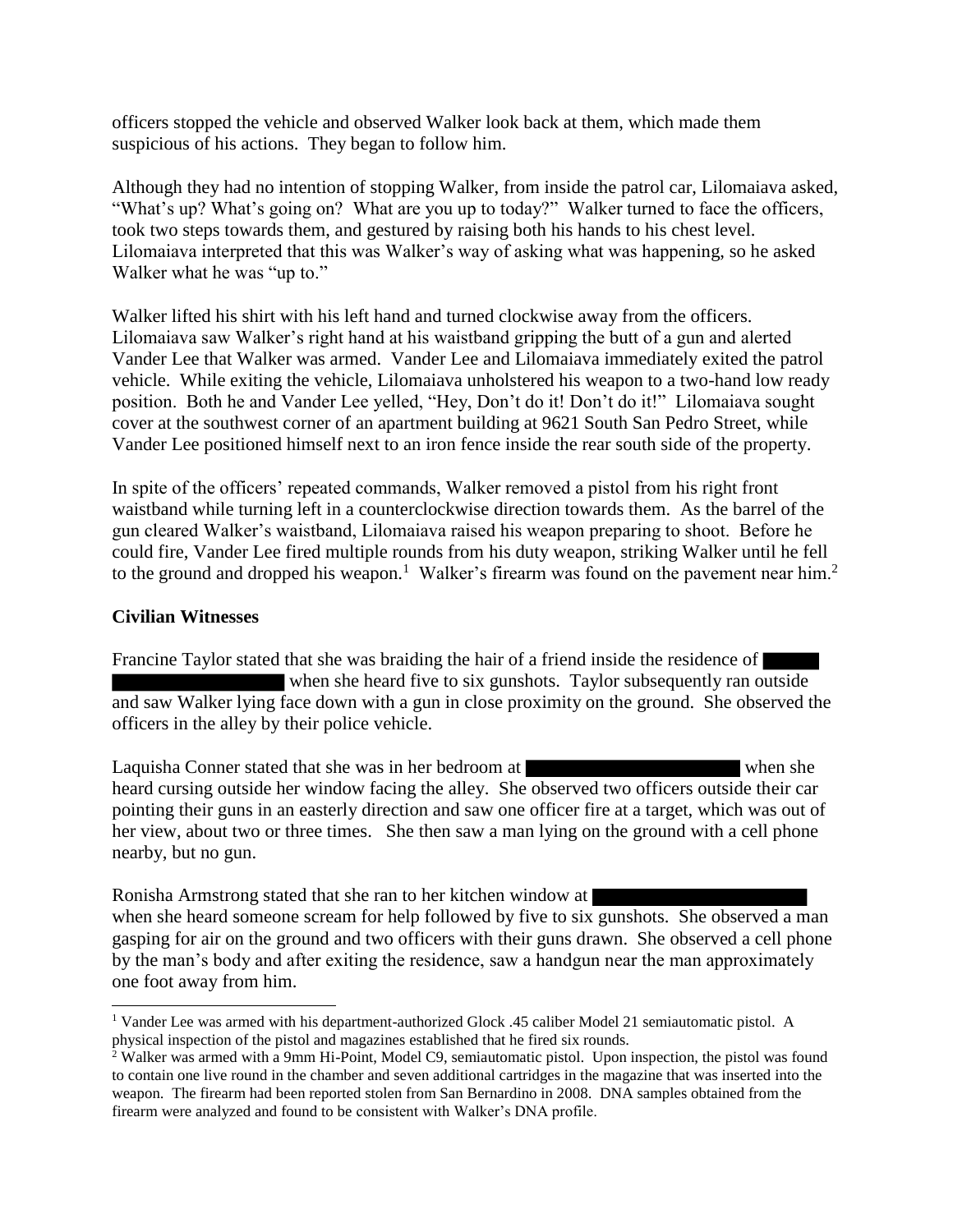### **Autopsy Report**

On March 12, 2014, Los Angeles County Department of Coroner Deputy Medical Examiner Doctor Louis Pena performed a post-mortem examination of Walker's body. Doctor Pena ascribed the cause of death to a gunshot wound to his abdomen and two potentially life threatening gunshot wounds to his lower left leg and left arm.<sup>3</sup> Walker sustained two other nonfatal gunshot wounds to his right back and penis.

The Coroner's Forensic Toxicology Laboratory completed a screen of Walker's blood and did not detect the presence of narcotics or alcohol.

## **LEGAL ANALYSIS**

According to the law in California, a person acted in lawful self-defense or defense of another if (1) he reasonably believed that he or someone else was in imminent danger of being killed or suffering great bodily injury and (2) he reasonably believed that the immediate use of deadly force was necessary to defend against that danger. If the person's beliefs were reasonable, the danger does not need to have actually existed. CALCRIM No. 505.

"The 'reasonableness' of a particular use of force must be judged from the perspective of a reasonable officer on the scene, rather than the 20/20 vision of hindsight…The calculus of reasonableness must embody allowance for the fact that police officers are often forced to make split-second judgments—in circumstances that are tense, uncertain, and rapidly evolving—about the amount of force that is necessary in a particular situation." Graham v. Conner (1989) 490 U.S. 386, 396-397.

The evidence examined in this investigation shows that Officers Vander Lee and Lilomaiava, while still seated in their patrol vehicle, attempted to contact Kenny Walker and asked him what he was doing. The officers knew that shootings had occurred in the area and at least one person had been killed. Although Walker's demeanor upon observing the officers raised some suspicion, the officers did not intend to detain him at that time. However, rather than responding to the officers, Walker escalated the encounter by reaching into his waistband and displaying a weapon. The officers gave several commands of, "Hey, Don't do it! Don't do it!" but Walker continued to remove the gun from his waistband while turning in the direction of the officers. Thus, the officers had reason to believe that their lives were in danger. In response to this deadly threat, Vander Lee fired his weapon, killing Walker.

## **CONCLUSION**

l

Based on the foregoing, we conclude that Officers Jonathon Vander Lee and Freddie Lilomaiava were placed in reasonable fear of imminent danger of death or great bodily injury to themselves. Officer Vander Lee acted lawfully in self-defense and defense of others when he used deadly

<sup>&</sup>lt;sup>3</sup> The direction of the gunshot wound to Walker's abdomen was front to back, right to left and downward. The gunshot wound to his lower left leg was left to right and upward. The gunshot wound to his left arm was back to front, left to right and upward.